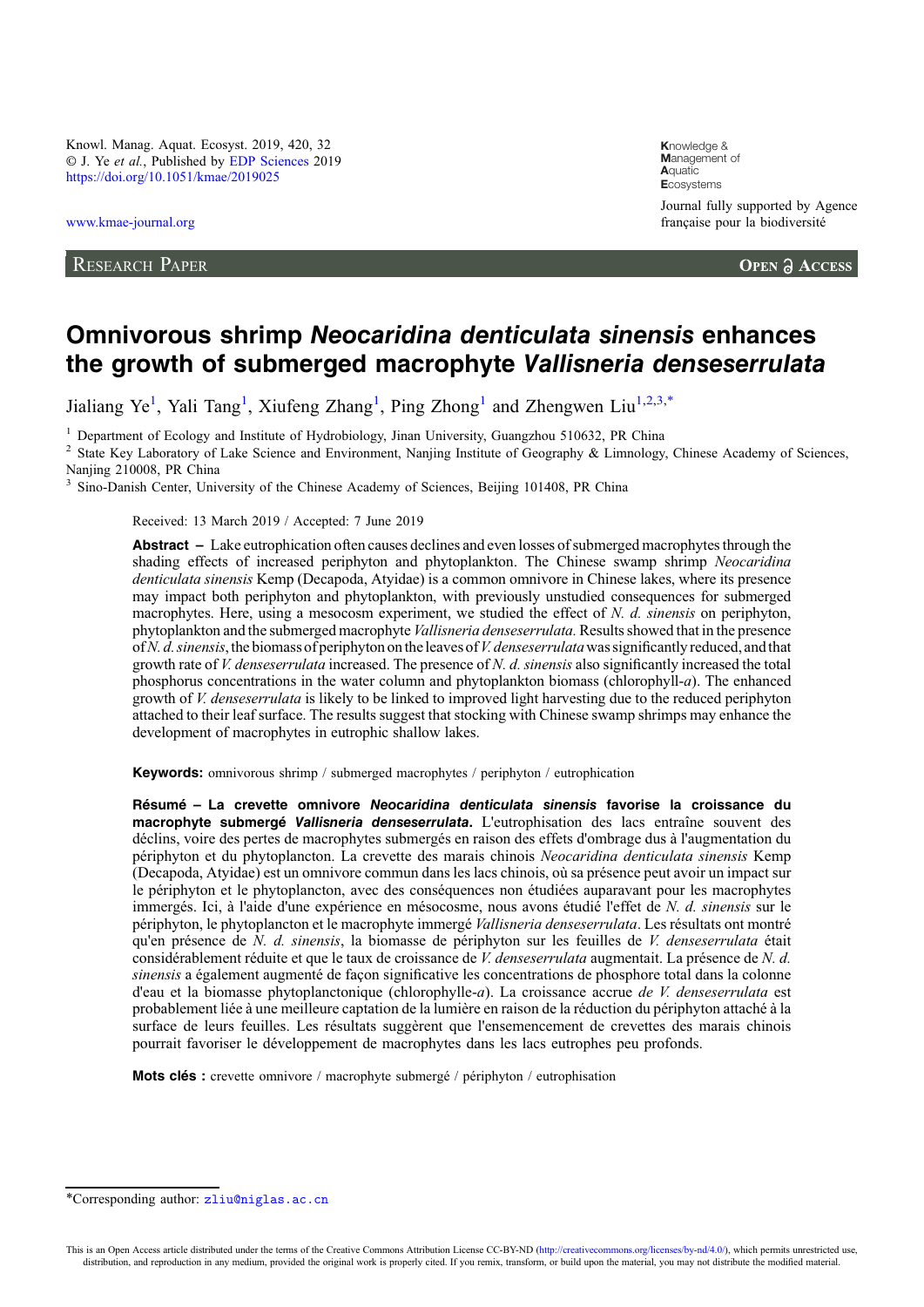## 1 Introduction

Submerged macrophytes are important primary producers in shallow lake ecosystems, playing a key role in maintaining clear water states through the assimilation of nutrients, accelerating the deposition of suspended solids and preventing the resuspension of sediments [\(Jaynes and Carpenter, 1986](#page-5-0); [Jeppesen](#page-5-0) et al., 1990; [van Donk and van de Bund, 2002](#page-5-0)). Replanting with submerged macrophytes has been an important tool in the restoration of shallow eutrophic lakes (Yu et al.[, 2016;](#page-5-0) Liu et al.[, 2018\)](#page-5-0).

Eutrophication often enhances the growth of periphyton on the surfaces of submerged macrophytes, reducing the availability of light and inorganic nutrients to the affected plant. Overgrowth of periphyton is thus a major cause of loss and decline of submerged lake macrophytes under eutrophic conditions ([Hough](#page-5-0) et al., 1989; Jones et al.[, 2002](#page-5-0); [Phillips](#page-5-0) et al.[, 2016](#page-5-0)). Many previous studies have also shown that reducing the biomass of periphyton can promote growth of submerged macrophytes [\(Daldorph and Thomas, 1995](#page-5-0); [Asaeda](#page-4-0) et al., 2004; Li et al.[, 2008](#page-5-0)). Li et al. [\(2008\)](#page-5-0) showed that periphyton-feeding by snails can boost submerged macrophytes growth in exactly this way, and a variety of aquatic grazing invertebrates have been suggested as potential aids in the management of submerged macrophytes in shallow lake systems [\(Daldorph and Thomas, 1995](#page-5-0); Rao et al.[, 2015](#page-5-0)).

Omnivorous shrimps that consume leaf litter, particulate matter, and periphyton are common in many freshwater ecosystems ([Pringle](#page-5-0) et al., 1993; [Asaeda](#page-4-0) et al., 2004; [Sultana](#page-5-0) et al.[, 2010\)](#page-5-0), and have been shownto exert a variety of ecological effects ([Pringle](#page-5-0) et al., 1993; Crowl et al.[, 2001](#page-4-0); [Geddes and](#page-5-0) [Trexler, 2003;](#page-5-0) [Souza and Moulton, 2005;](#page-5-0) [Moulton](#page-5-0) et al., 2012). While some previous studies have demonstrated a significant reduction of periphyton biomass as a result of direct grazing by omnivorous shrimps ([Geddes and Trexler, 2003;](#page-5-0) [Moulton](#page-5-0) et al., [2012](#page-5-0)), others have recorded significant increases in depositional material and periphyton on substrata when shrimps are present ([Pringle](#page-5-0) *et al.*, 1993; Geddes and Trexler, 2003). These increases are probably stimulated by nutrients excreted by the shrimps and by the mechanical resuspension of sediment [\(Geddes and](#page-5-0) [Trexler, 2003\)](#page-5-0).

The Chinese swamp shrimp Neocaridina denticulata sinensis Kemp (Decapoda, Atyidae) is common in East Asia. It is also found as an invasive species in Europe ([Weiperth](#page-5-0) et al., [2019](#page-5-0)) and the Hawaiian Islands [\(Englund and Cai, 1999](#page-5-0)). The species is commercially important in lake fisheries in China despite its small size  $(Li et al., 1990)$  $(Li et al., 1990)$ , but its ecological role on lake systems has not been evaluated. We hypothesized that grazing by N. d. sinensis can reduce the periphyton biomass and thus enhance the growth of submerged macrophytes, while nutrient concentrations in the water may increase due to shrimp activities. The results provide insights that might be important for the management of submerged macrophytes and the restoration of eutrophic shallow lakes in the region.

#### 2 Materials and methods

# 2.1 Materials

Specimens of the Chinese swamp shrimp  $N$ .  $d$ . sinensis were purchased from Guangzhou Huadiwan Aquarium, Guangzhou, China. They were 1.5–2.0 cm long and weighed between 0.3 and 0.5 g. Samples of sediment and of the submerged macrophyte Vallisneria denseserrulata were collected from the South Lake of Jinan University. The plants were rinsed thoroughly to remove the periphyton.

#### 2.2 Experiment design and sampling

The experiment was conducted outdoors in eight polyethylene plastic tanks set up in the grounds of Jinan University, Guangzhou, China. The tanks were 60 cm high, with a volume of 75 liters. A five-centimeter depth of sediment  $(TN = 1.84 \text{ mg g}^{-1}, TP = 1.46 \text{ mg g}^{-1})$  was added to each tank, and 45 centimeters of tap water  $(TN = 1.91$  mg  $L^{-1}$ , TP = 0.04  $mg L^{-1}$ ). The experiment involved four replicates of two different treatments: macrophytes with shrimps (SM) and macrophytes without shrimps (NS). At the beginning of the experiment, we planted about 29 grams (fresh weight) V. denseserrulata into each tank, and eight shrimps were added to each SM treatment tanks which resulted in a shrimp density within the natural arrange (Oh et al.[, 2003](#page-5-0)). The tank water temperature ranged from 17 to 30 °C during the experiment.

Samples of periphyton and water were collected one week after the experiment began, and then every two weeks thereafter, and the experiment lasted for 17 weeks (119 days). At each sampling, three leaves were randomly taken from each tank, and the periphyton attached to each leaf was brushed and rinsed into a beaker using pure water, which was later filtered by GF/C filter. As a proxy for periphyton biomass, the chlorophyll- $a$  (Chl- $a$ ) content of the matter retained on the filter was measured spectrophotometrically, after extraction in a 90% (v/v) acetone/water solution for 24 h. No correction was carried out for pheophytin interference [\(SEPA, 2002\)](#page-5-0). The lengths and widths of the sampled leaves were measured and used to calculate leaf surface area and the biomass of periphyton was expressed as chlorophyll- $a$  ( $\mu$ g) per unit leaf surface area (cm<sup>2</sup>). Water samples were taken and analyzed for total nitrogen (TN), total phosphorus (TP), total dissolved nitrogen (TDN), total dissolved phosphorus (TDP) and Chl-a content in the laboratory according to Chinese standard methods ([Jin and Tu, 1990](#page-5-0)), and Chl-a was analyzed using the method described for periphyton above. At the end of the experiment, all V. denseserrulata were harvested and their total fresh weight recorded. The relative growth rate (RGR) of V. denseserrulata was calculated using the formula RGR  $(\text{mg g}^{-1} d^{-1}) = 1000 \times \text{ln}$  (Wf/Wi)/days, where Wf (g) and  $W_1(g)$  were final and initial total fresh weight of plant per tank, respectively.

#### 2.3 Statistical analysis

Time series data (nutrients and chlorophyll a) were statistically tested for effects of treatment, time and their interactions by repeated measurements ANOVA (rmANOVA) after checking for normality and homogeneity of variance in the samples and residuals. If the assumption of sphericity of the variance–covariance matrices of the rmANOVA analyses was violated, the degrees of freedom were Huyn-Feldt corrected, resulting in an adjustment of the significance of the F ratio. RGR was statistically tested by student *t*-test after checking for normality and homogeneity. All comparisons were performed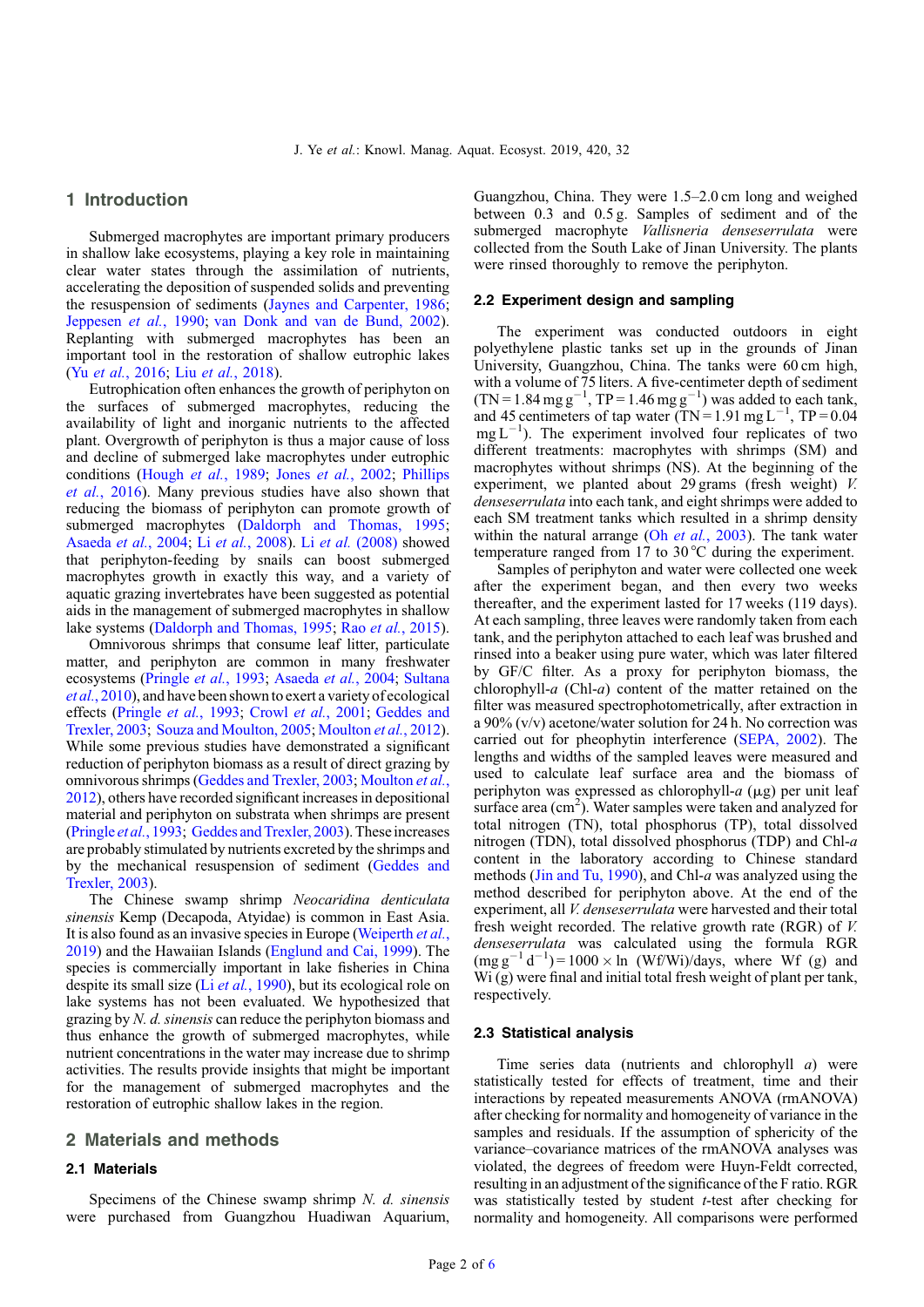Table 1. Summary of rmANOVA results on the effects of different treatment on the concentrations of total nitrogen (TN), total dissolved nitrogen (TDN), total phosphorus (TP), total dissolved phosphorus (TDP), chlorophyll a of water (W-Chl-a) and chlorophyll a of periphyton (P- $Chl-a$ ).

| Effects              | TN    | <b>TDN</b>     | TP.            | <b>TDP</b> | W-Chl- $a$ | $P-Chl-a$ |
|----------------------|-------|----------------|----------------|------------|------------|-----------|
| Shrimp               | 0.028 | 0.063          | 0.001          | 0.112      | $<$ 0.001  | 0.047     |
| Time                 | 0.001 | $<$ 0.001 $\,$ | $<$ 0.001 $\,$ | 0.025      | 0.093      | 0.001     |
| Shrimp $\times$ Time | 0.859 | 0.118          | 0.016          | 0.013      | 0.126      | 0.088     |

Notes: Values indicate probability levels; values in bold are below significance level (0.05).



Fig. 1. Variations in nutrients during the experiment (NS = macrophytes without shrimp; SM = macrophytes with shrimp). Values represent mean  $\pm$  SE.

with the statistical package SPSS version 19.0 (IBM Corporation, Somers, NY, USA).

## 3 Results

#### 3.1 Changes in water nutrients and Chl-a

The concentrations of total nitrogen (TN), total phosphorus (TP) and chlorophyll  $a$  (W-Chl- $a$ ) in water were significantly higher in tanks with shrimps (SM treatment) than tanks without shrimps (NS treatment), while total dissolved nitrogen (TDN) and total dissolved phosphorus (TDP) concentrations were not significantly different between NS and SM treatments (Tab. 1; Fig. 1).

Mean concentrations of Chl- $a$  in tank water in the NS treatment were  $5.09 \pm 4.04$  mg L<sup>-1</sup>, significantly lower than the  $11.78 \pm 7.73$  mg L<sup>-1</sup> observed in the SM treatment water (Tab. 1; [Fig. 2\)](#page-3-0).

### 3.2 Changes in the biomass of periphyton (Chl-a)

Variations in periphyton biomass (Chl-a) over the course of the experiment are shown in [Figure 3](#page-3-0). The mean Chl- $a$  content of periphyton on the leaves of V. denseserrulata in the NS treatment was  $6.79 \pm 9.23 \,\mu\text{g cm}^{-2}$ , while that of leaves in the SM treatment was significantly lower, at  $3.69 \pm 4.65 \,\mu g \text{ cm}^{-1}$ (Tab. 1; [Fig. 3\)](#page-3-0).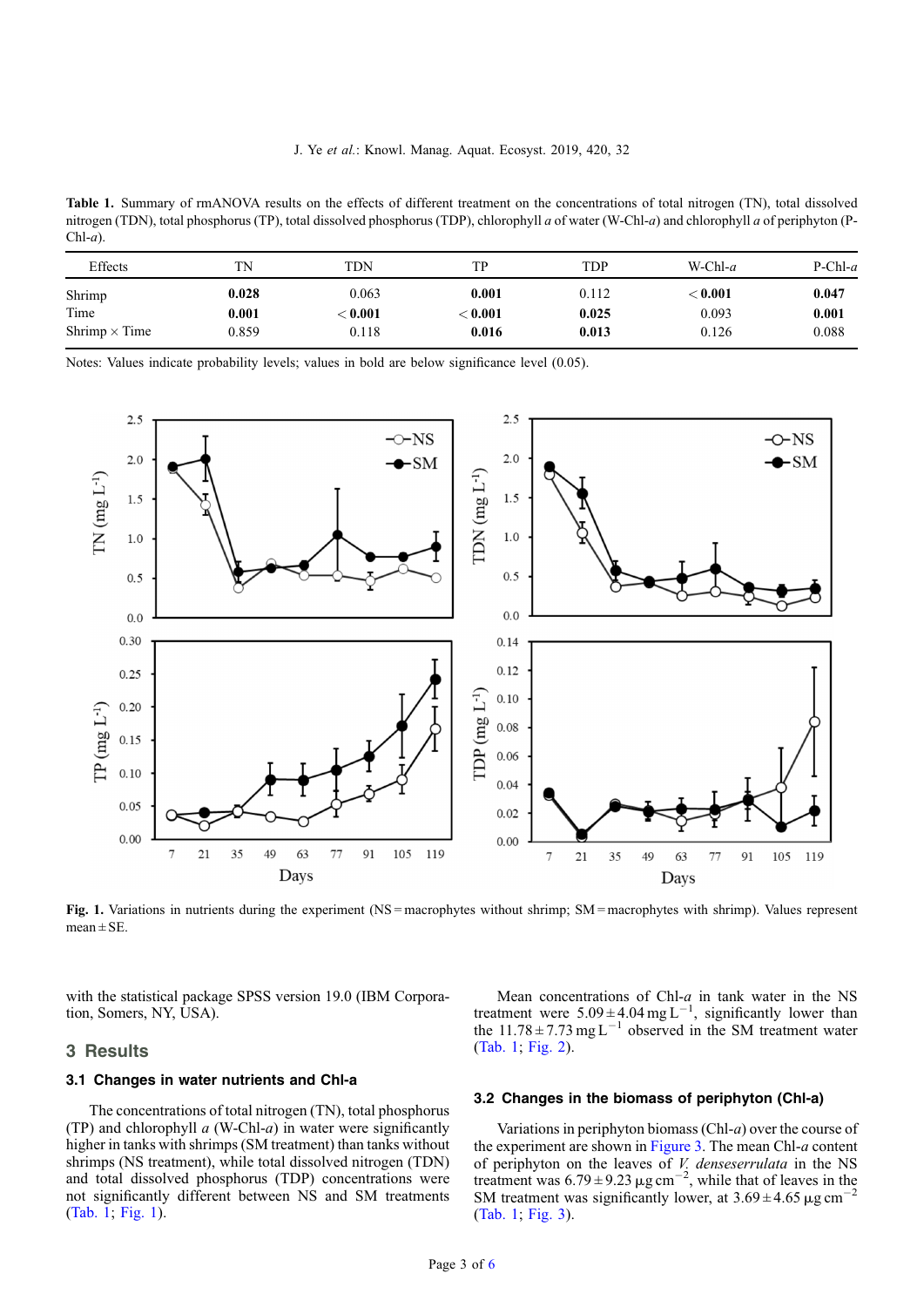

<span id="page-3-0"></span>

Fig. 2. Variations in the chlorophyll-a (Chl-a) content of tank water (NS = macrophytes without shrimp; SM = macrophytes with shrimp). Values represent mean  $\pm$  SE.



Fig. 3. Variations in periphyton Chl-a on the leaves of V. denses errulata (NS = macrophytes without shrimp; SM = macrophytes with shrimp). Values represent mean ± SE.

# 3.3 Changes in the growth rate of V. denseserrulata

At the end of the experiment, the relative growth rates (RGR) of V. denseserrulata plants in tanks with shrimp (SM) were significantly higher than the treatment without shrimp (NS) (student *t*-test,  $t = -5.485$ , df=4,  $p = 0.005$ ). The mean RGR of V. denses errulata was  $17.3 \pm 0.2$  mg g<sup>-1</sup> d<sup>-1</sup> in the SM treatment, while in the NS treatment the mean value was  $14.1 \pm 1.0$  mg g<sup>-1</sup> d<sup>-1</sup> [\(Fig. 4](#page-4-0)).

# 4 Discussion

This study demonstrates that the presence of Chinese swamp shrimps N. d. sinensis leads to a reduction in periphyton biomass on the surface of submerged macrophytes, an effect which is most likely a result of direct consumption of periphyton.

When [Yam and Dudgeon \(2005\)](#page-5-0) analyzed the carbon and nitrogen stable isotope signatures of two other species of atyid shrimp (Caridina cantonensis and C. serrata) and their potential food sources (leaf litter, fine particulate organic matter, and periphyton), the results indicated that periphyton contributed  $>60\%$  to the biomass of C. cantonensis in unshaded streams between 35 and 60% to the biomass of Caridina spp. in shaded streams. There is very limited information about the feeding of  $N$ .  $d$ . sinensis in the literature, but an analysis of gut content by Jiang et al. [\(2010\)](#page-5-0) revealed that the food taken by the species in a stream in central China comprised mainly detritus and benthic algae. In previously reported experiment lasting 30 days, [Ye \(2017\)](#page-5-0) showed that N. d. sinensis reduced the density of periphyton on the surfaces of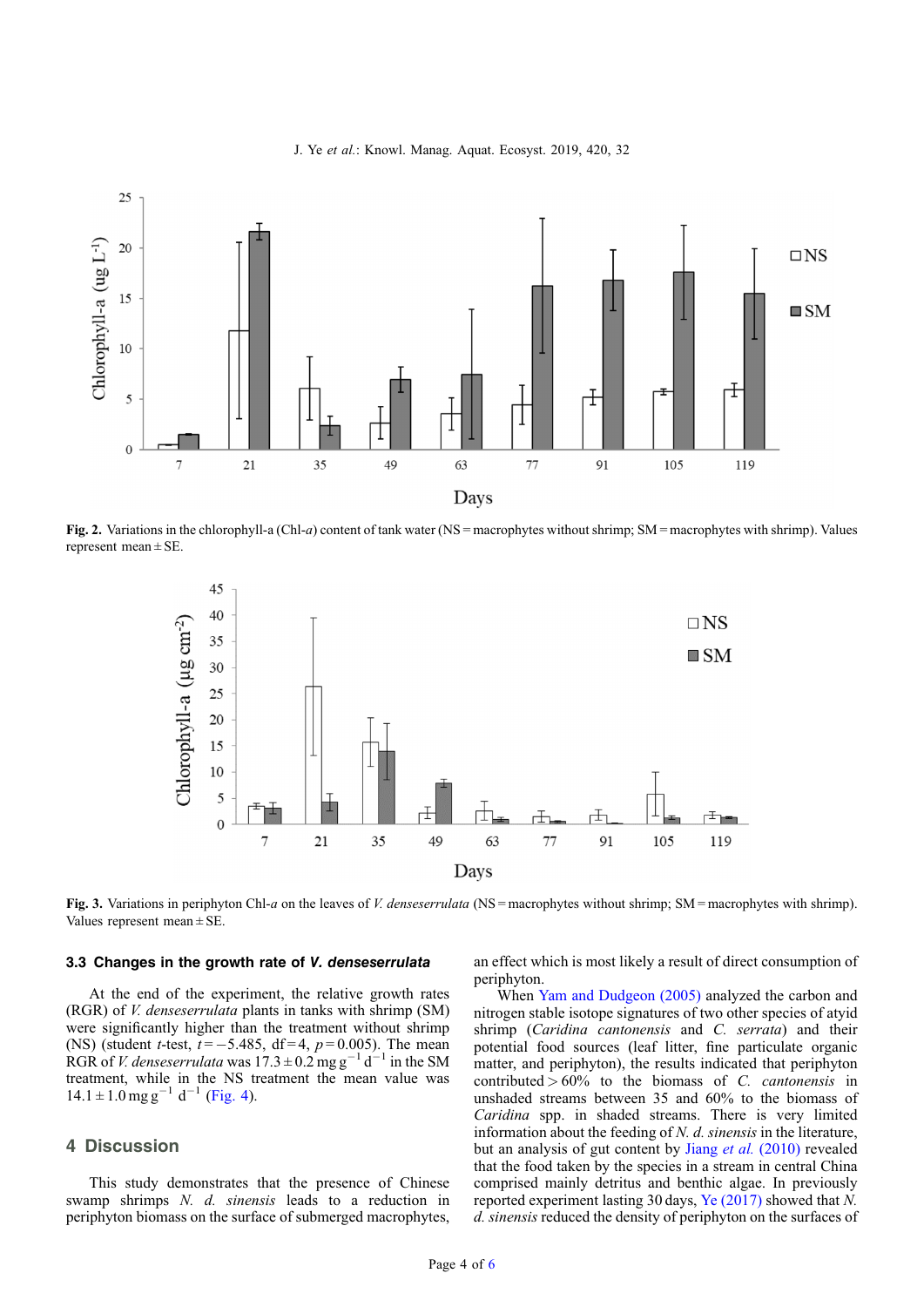<span id="page-4-0"></span>

Fig. 4. The relative growth rate of *V. denseserrulata* in the experimental tanks ( $NS =$  macrophyte without shrimp;  $SM =$  macrophyte with shrimp), Values represent mean  $\pm$  SE.

submerged macrophytes by  $> 70\%$ . The negative effect of N. d. sinensis on periphyton growth agrees with studies of other atyid shrimps in the literature [\(Pringle](#page-5-0) et al., 1993; Crowl et al., 2001; [Geddes and Trexler, 2003\)](#page-5-0).

The presence of N. d. sinensis was seen to enhance the growth rate of submerged macrophyte V. denseserrulata under experimental conditions. Overgrowth of periphyton on leaf surfaces is known to reduce the light availability to macrophytes (Carignan and Kalff, 1980; [Sand-Jensen and Borum,](#page-5-0) [1984](#page-5-0)), resulting in reduced growth and even loss of submerged plants ([Daldorph and Thomas, 1995;](#page-5-0) Jones et al.[, 2002](#page-5-0); [Li](#page-5-0) et al.[, 2008\)](#page-5-0). Asaeda et al. (2004) also showed that N. d. sinensis is able to enhance the growth of submerged macrophyte Potamogeton perfoliatus by removing the periphyton attached to the plants. The experiments of [Li](#page-5-0) et al. [\(2008\)](#page-5-0) showed that grazing by the snail Bellamya aeruginosa led to a decrease in periphyton biomass and a 6 to 8-fold increase in the growth rate of the submerged macrophyte Vallisneria spiralis relative to a snail-free control treatment. Furthermore, [Jones and Sayer \(2003\)](#page-5-0) showed that in plant-dominated lakes, periphyton appears to have a stronger influence on plant growth than phytoplankton. Thus the removal of periphyton from the surface of V. denseserrulata by N. d. sinensis in the current experiment is likely to be the cause of the observed increase in plant growth rate.

An additional or alternative factor in the increased growth of V. denseserrulata in shrimp treatments may be linked to increased nutrient concentrations. Total nitrogen and total phosphorus concentrations were significantly higher in shrimp treatments than in tanks without shrimps. The presence of omnivorous shrimps is known to increase water nutrient concentrations through excretion and sediment resuspension ([Takahashi and Ikeda, 1975;](#page-5-0) [Pringle](#page-5-0) et al., 1993), but since species of Vallisneria obtain most of their nutrient requirement from the sediments via well-developed root systems [\(Zhang](#page-5-0) et al.[, 2010](#page-5-0)), the influence of nutrient in the water is likely to be limited. The increase in TN and TP in the water nutrients did not appear to exert a direct effect on periphyton biomass in our study. An earlier study by [Geddes and Trexler \(2003\)](#page-5-0) recorded a positive correlation between the biomass of periphyton and the biomass of omnivorous shrimp (Palaemonetes paludosus) grazing on it, a phenomenon which was attributed to increased nutrient availability mediated by the shrimps. In our study, however, it seems the influence exerted by shrimps is via grazing, rather than nutrient regeneration.

Further analysis of Chl- $a$  in the water in our mesocosms reveals significantly greater phytoplankton biomass in shrimp treatments than in non-shrimp treatments. The increase in phytoplankton is likely due to the elevated nutrient concentrations associated with N. d. sinensi presence. It is well-known from the literature that high biomasses of phytoplankton limit light penetration and that this shading effect is detrimental to submerged macrophyte growth in eutrophic waters ([Jupp and](#page-5-0) [Spence, 1977](#page-5-0); [Wetzel, 2001\)](#page-5-0). In our study, however, the growth rates of submerged macrophytes in the shrimp treatments showed an increase rather than a decrease. As discussed previously, this increased growth is most likely a result of reduced periphyton due to shrimp grazing, and our results suggest periphyton exerts a more significant controlling effect on the growth of submerged macrophytes than phytoplankton in this case.

Our results have implications for the management and restoration of shallow lakes, which often involves the reestablishment and maintenance of submerged macrophytes essential in establishing clear water conditions. Our study shows that *N. d. sinensi* are able to reduce periphyton and increase the growth of submerged macrophytes. Stocking with N. d. sinensi may therefore be beneficial for the growth of submerged macrophytes, but the potential for increases in nutrient concentration, phytoplankton biomass and water turbidity must also be considered and further studies are needed to see if such effects of N. d. sinensi are density or water depth dependent.

In conclusion, our study showed that N. d. sinensi could reduce the biomass of periphyton on the leaves of the submerged macrophyte *V. denseserrulata*, while increasing the biomass of phytoplankton. Increasing growth rates of V. denseserrulata under these conditions suggest that periphyton exerts a stronger limiting effect on submerged macrophyte growth than phytoplankton in our experimental systems.

Acknowledgements. This study was funded by the Natural Science Foundation of China (grant No. 41471086). We are grateful to Amy-Jane Beer for the English improvements of this manuscript. JY and ZL designed the study, JY conducted the sampling, JY, ZL, XZ, PZ, and YT conducted the data analyses and wrote the paper.

## **References**

- Asaeda T, Sultana M, Manatunge J, Fujino T. 2004. The effect of epiphytic algae on the growth and production of Potamogeton perfoliatus L. in two light conditions. Environ Exp Bot 52: 225–238.
- Carignan R, Kalff J. 1980. Phosphorus sources for aquatic weeds: Water or sediments?. Science 207: 987–989.
- Crowl TA, McDowell WH, Covich AP, Johnson SL. 2001. Freshwater shrimp effects on detrital processing and nutrients in a tropical headwater stream. Ecology 82: 775–783.